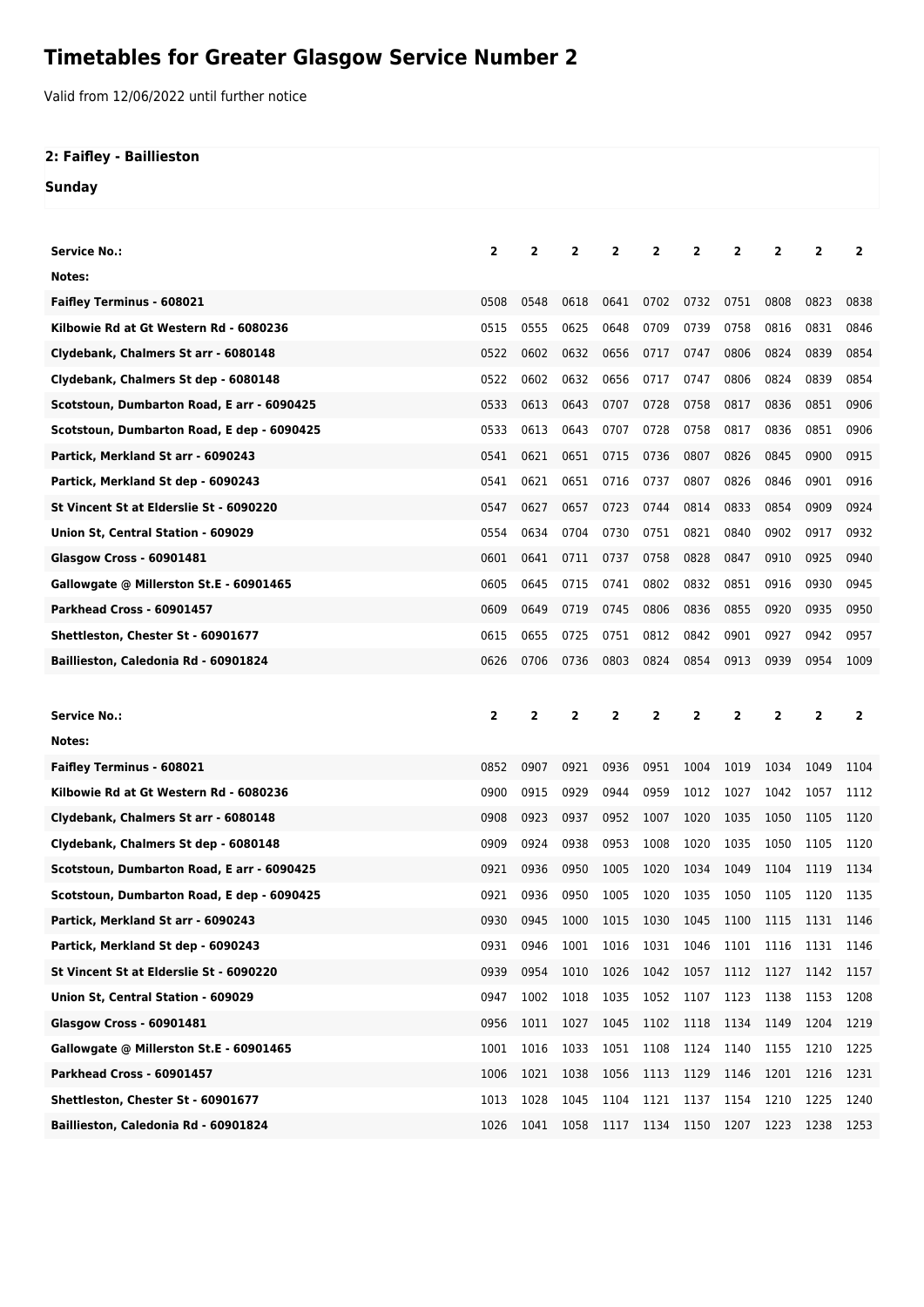| <b>Service No.:</b>                        | 2    | 2    | 2            | 2    | 2    | 2              | 2    | 2    | 2              | 2              |
|--------------------------------------------|------|------|--------------|------|------|----------------|------|------|----------------|----------------|
| Notes:                                     |      |      |              |      |      |                |      |      |                |                |
| <b>Faifley Terminus - 608021</b>           | 1119 | 1134 | 1149         | 1204 | 1219 | 1234           | 1249 | 1304 | 1319           | 1334           |
| Kilbowie Rd at Gt Western Rd - 6080236     | 1127 | 1142 | 1157         | 1212 | 1227 | 1242           | 1257 | 1312 | 1327           | 1342           |
| Clydebank, Chalmers St arr - 6080148       | 1135 | 1150 | 1205         | 1220 | 1235 | 1250           | 1305 | 1320 | 1335           | 1350           |
| Clydebank, Chalmers St dep - 6080148       | 1135 | 1150 | 1205         | 1220 | 1235 | 1250           | 1305 | 1320 | 1335           | 1350           |
| Scotstoun, Dumbarton Road, E arr - 6090425 | 1149 | 1204 | 1219         | 1234 | 1249 | 1304           | 1319 | 1334 | 1349           | 1404           |
| Scotstoun, Dumbarton Road, E dep - 6090425 | 1150 | 1205 | 1220         | 1235 | 1250 | 1305           | 1320 | 1335 | 1350           | 1405           |
| Partick, Merkland St arr - 6090243         | 1201 | 1216 | 1231         | 1246 | 1301 | 1316           | 1331 | 1346 | 1401           | 1416           |
| Partick, Merkland St dep - 6090243         | 1201 | 1216 | 1231         | 1246 | 1301 | 1316           | 1331 | 1346 | 1401           | 1416           |
| St Vincent St at Elderslie St - 6090220    | 1212 | 1227 | 1242         | 1257 | 1312 | 1327           | 1342 | 1357 | 1412           | 1427           |
| Union St, Central Station - 609029         | 1223 | 1238 | 1253         | 1308 | 1323 | 1338           | 1353 | 1408 | 1423           | 1438           |
| <b>Glasgow Cross - 60901481</b>            | 1234 | 1249 | 1304         | 1319 | 1334 | 1349           | 1404 | 1419 | 1434           | 1449           |
| Gallowgate @ Millerston St.E - 60901465    | 1240 | 1255 | 1310         | 1325 | 1340 | 1355           | 1410 | 1425 | 1440           | 1455           |
| Parkhead Cross - 60901457                  | 1246 | 1301 | 1316         | 1331 | 1346 | 1401           | 1416 | 1431 | 1446           | 1501           |
| Shettleston, Chester St - 60901677         | 1255 | 1310 | 1325         | 1340 | 1355 | 1410           | 1425 | 1440 | 1455           | 1510           |
| Baillieston, Caledonia Rd - 60901824       | 1308 | 1323 | 1338         | 1353 | 1408 | 1423           | 1438 | 1453 | 1508           | 1523           |
|                                            |      |      |              |      |      |                |      |      |                |                |
|                                            |      |      |              |      |      |                |      |      |                |                |
| <b>Service No.:</b>                        | 2    | 2    | $\mathbf{2}$ | 2    | 2    | $\overline{2}$ | 2    | 2    | $\overline{2}$ | $\overline{2}$ |
| Notes:                                     |      |      |              |      |      |                |      |      |                |                |
| <b>Faifley Terminus - 608021</b>           | 1349 | 1404 | 1419         | 1434 | 1449 | 1504           | 1519 | 1534 | 1549           | 1604           |
| Kilbowie Rd at Gt Western Rd - 6080236     | 1357 | 1412 | 1427         | 1442 | 1457 | 1512           | 1527 | 1542 | 1557           | 1612           |
| Clydebank, Chalmers St arr - 6080148       | 1405 | 1420 | 1435         | 1450 | 1505 | 1520           | 1535 | 1550 | 1605           | 1620           |
| Clydebank, Chalmers St dep - 6080148       | 1405 | 1420 | 1435         | 1450 | 1505 | 1520           | 1535 | 1550 | 1605           | 1620           |
| Scotstoun, Dumbarton Road, E arr - 6090425 | 1419 | 1434 | 1449         | 1504 | 1519 | 1534           | 1549 | 1604 | 1619           | 1634           |
| Scotstoun, Dumbarton Road, E dep - 6090425 | 1420 | 1435 | 1450         | 1505 | 1520 | 1535           | 1550 | 1605 | 1620           | 1635           |
| Partick, Merkland St arr - 6090243         | 1431 | 1446 | 1501         | 1516 | 1531 | 1546           | 1601 | 1616 | 1631           | 1646           |
| Partick, Merkland St dep - 6090243         | 1431 | 1446 | 1501         | 1516 | 1531 | 1546           | 1601 | 1616 | 1631           | 1646           |
| St Vincent St at Elderslie St - 6090220    | 1442 | 1457 | 1512         | 1527 | 1542 | 1557           | 1612 | 1627 | 1642           | 1657           |
| Union St, Central Station - 609029         | 1453 | 1508 | 1523         | 1538 | 1553 | 1608           | 1623 | 1638 | 1653           | 1708           |
| <b>Glasgow Cross - 60901481</b>            | 1504 | 1519 | 1534         | 1549 | 1604 | 1619           | 1634 | 1649 | 1704           | 1719           |
| Gallowgate @ Millerston St.E - 60901465    | 1510 | 1525 | 1540         | 1555 | 1610 | 1625           | 1640 | 1655 | 1710           | 1725           |
| Parkhead Cross - 60901457                  | 1516 | 1531 | 1546         | 1601 | 1616 | 1631           | 1646 | 1701 | 1716           | 1731           |
| Shettleston, Chester St - 60901677         | 1525 | 1540 | 1555         | 1610 | 1625 | 1640           | 1655 | 1710 | 1725           | 1740           |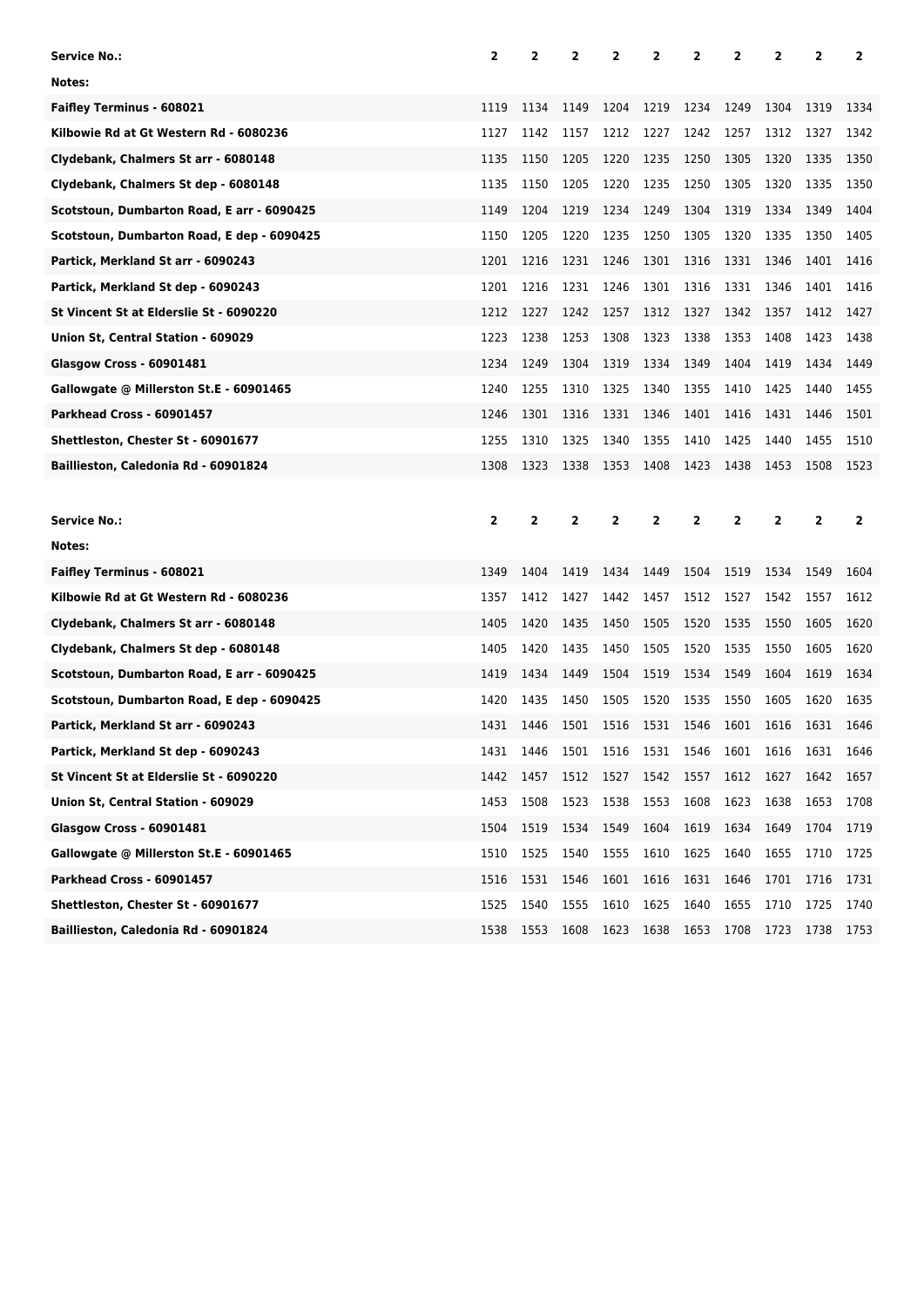| Service No.:                               | 2    | 2    | 2            | 2              | 2    | 2              | 2              | 2    | 2              | 2              |
|--------------------------------------------|------|------|--------------|----------------|------|----------------|----------------|------|----------------|----------------|
| Notes:                                     |      |      |              |                |      |                |                |      |                |                |
| <b>Faifley Terminus - 608021</b>           | 1619 | 1637 | 1652         | 1709           | 1726 | 1743           | 1803           | 1824 | 1854           | 1924           |
| Kilbowie Rd at Gt Western Rd - 6080236     | 1627 | 1645 | 1700         | 1717           | 1733 | 1750           | 1810           | 1831 | 1901           | 1931           |
| Clydebank, Chalmers St arr - 6080148       | 1635 | 1653 | 1708         | 1725           | 1741 | 1758           | 1817           | 1838 | 1908           | 1938           |
| Clydebank, Chalmers St dep - 6080148       | 1635 | 1654 | 1709         | 1725           | 1741 | 1759           | 1818           | 1839 | 1909           | 1939           |
| Scotstoun, Dumbarton Road, E arr - 6090425 | 1649 | 1707 | 1722         | 1738           | 1754 | 1812           | 1831           | 1851 | 1921           | 1951           |
| Scotstoun, Dumbarton Road, E dep - 6090425 | 1650 | 1708 | 1723         | 1739           | 1755 | 1812           | 1832           | 1852 | 1922           | 1952           |
| Partick, Merkland St arr - 6090243         | 1701 | 1718 | 1733         | 1749           | 1805 | 1822           | 1842           | 1902 | 1932           | 2002           |
| Partick, Merkland St dep - 6090243         | 1701 | 1718 | 1733         | 1749           | 1805 | 1822           | 1842           | 1902 | 1932           | 2002           |
| St Vincent St at Elderslie St - 6090220    | 1712 | 1728 | 1743         | 1758           | 1814 | 1831           | 1851           | 1911 | 1941           | 2011           |
| Union St, Central Station - 609029         | 1723 | 1738 | 1753         | 1808           | 1823 | 1840           | 1900           | 1920 | 1950           | 2020           |
| <b>Glasgow Cross - 60901481</b>            | 1734 | 1749 | 1804         | 1819           | 1832 | 1849           | 1909           | 1929 | 1959           | 2028           |
| Gallowgate @ Millerston St.E - 60901465    | 1740 | 1755 | 1810         | 1824           | 1837 | 1854           | 1914           | 1934 | 2004           | 2033           |
| Parkhead Cross - 60901457                  | 1746 | 1801 | 1816         | 1829           | 1842 | 1859           | 1918           | 1938 | 2008           | 2037           |
| Shettleston, Chester St - 60901677         | 1755 | 1810 | 1825         | 1837           | 1849 | 1906           | 1925           | 1945 | 2015           | 2044           |
| Baillieston, Caledonia Rd - 60901824       | 1808 | 1823 | 1838         | 1850           | 1902 | 1919           | 1938           | 1958 | 2028           | 2057           |
|                                            |      |      |              |                |      |                |                |      |                |                |
|                                            |      |      |              |                |      |                |                |      |                |                |
| <b>Service No.:</b>                        |      | 2    | $\mathbf{2}$ | $\overline{2}$ | 2    | $\overline{2}$ | $\overline{2}$ | 2    | $\overline{2}$ | $\overline{2}$ |
| Notes:                                     |      |      |              |                |      |                |                |      |                |                |
| <b>Faifley Terminus - 608021</b>           |      | 1954 | 2025         | 2055           | 2126 | 2157           | 2227           | 2259 | 2329           | 2359           |
| Kilbowie Rd at Gt Western Rd - 6080236     |      | 2001 | 2032         | 2102           | 2133 | 2204           | 2234           | 2306 | 2336           | 0006           |
| Clydebank, Chalmers St arr - 6080148       |      | 2008 | 2039         | 2109           | 2140 | 2211           | 2241           | 2313 | 2343           | 0013           |
| Clydebank, Chalmers St dep - 6080148       |      | 2009 | 2040         | 2110           | 2141 | 2211           | 2241           | 2313 | 2343           | 0013           |
| Scotstoun, Dumbarton Road, E arr - 6090425 |      | 2021 | 2052         | 2122           | 2153 | 2223           | 2253           | 2324 | 2354           | 0024           |
| Scotstoun, Dumbarton Road, E dep - 6090425 |      | 2022 | 2053         | 2123           | 2154 | 2224           | 2254           | 2324 | 2354           | 0024           |
| Partick, Merkland St arr - 6090243         |      | 2032 | 2102         | 2132           | 2203 | 2233           | 2303           | 2333 | 0003           | ----           |
| Partick, Merkland St dep - 6090243         |      | 2032 | 2102         | 2132           | 2203 | 2233           | 2303           | 2333 | 0003           | 0033           |
| St Vincent St at Elderslie St - 6090220    |      | 2041 | 2111         | 2141           | 2212 | 2242           | 2312           | 2342 | 0012           | 0042           |
| Union St, Central Station - 609029         |      | 2050 | 2120         | 2150           | 2220 | 2250           | 2320           | 2350 | 0020           | 0050           |
| <b>Glasgow Cross - 60901481</b>            |      | 2058 | 2128         | 2158           | 2228 | 2258           | 2328           | 2358 | 0028           | ----           |
| Gallowgate @ Millerston St.E - 60901465    |      | 2103 | 2133         | 2203           | 2233 | 2303           | 2333           | 0002 | 0032           | ----           |
| Parkhead Cross - 60901457                  |      | 2107 | 2137         | 2207           | 2237 | 2307           | 2337           | 0006 | 0036           | ----           |
| Shettleston, Chester St - 60901677         |      | 2114 | 2144         | 2214           | 2244 | 2314           | 2344           | 0012 | 0042           |                |

**2: Baillieston - Faifley**

**Sunday**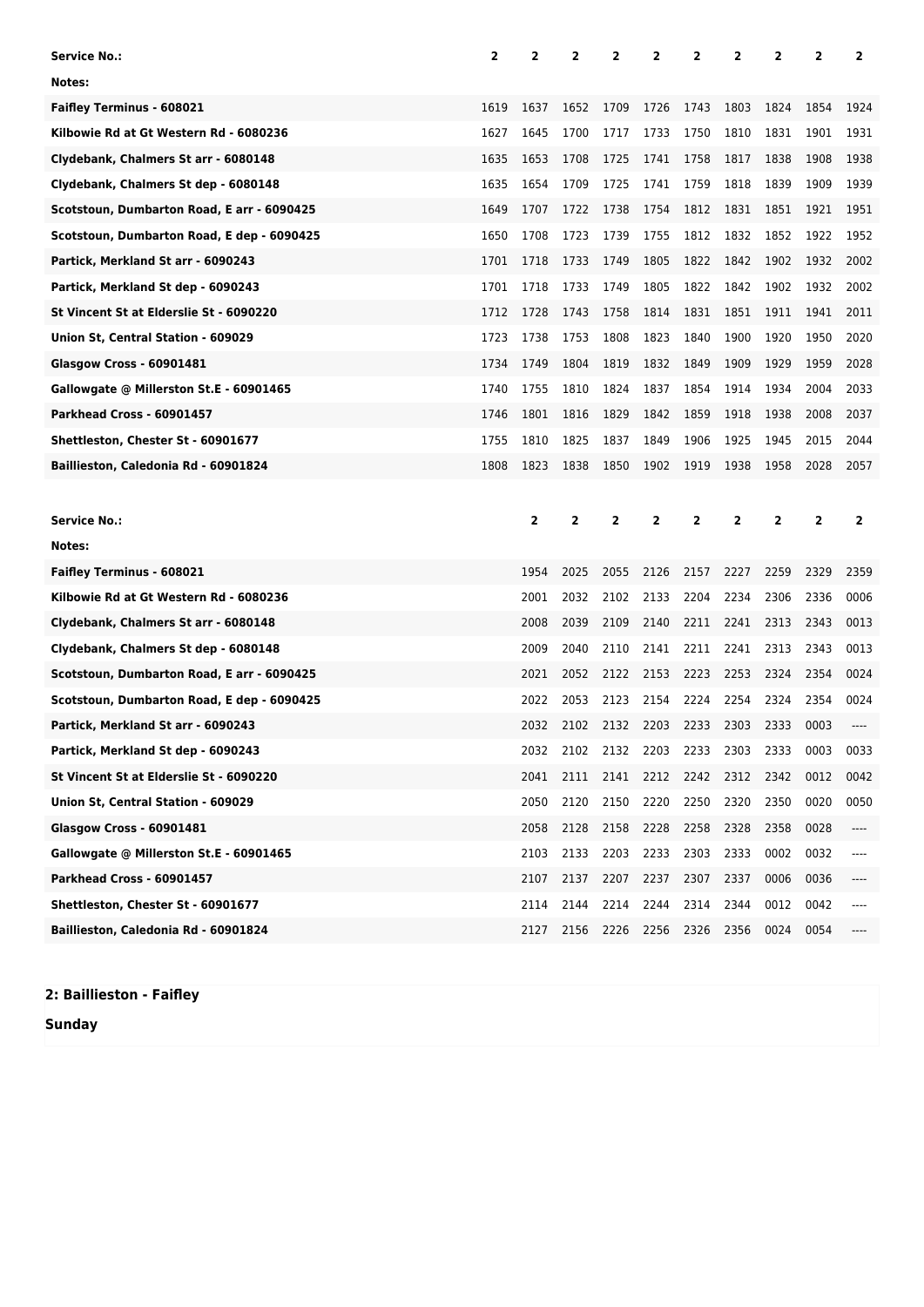| <b>Service No.:</b>                        | 2            | 2    | 2            | 2    | 2    | 2              | 2            | 2              | 2              | 2              |
|--------------------------------------------|--------------|------|--------------|------|------|----------------|--------------|----------------|----------------|----------------|
| Notes:                                     |              |      |              |      |      |                |              |                |                |                |
| Baillieston, Caledonia Rd - 60901824       | 0513         | 0548 | 0618         | 0647 | 0717 | 0736           | 0756         | 0816           | 0834           | 0849           |
| Bailieston Main Street arr - 60901799      | 0519         | 0554 | 0624         | 0653 | 0723 | 0743           | 0803         | 0823           | 0841           | 0856           |
| Bailieston Main Street dep - 60901799      | 0519         | 0554 | 0624         | 0654 | 0724 | 0744           | 0804         | 0824           | 0842           | 0857           |
| Shettleston, Chester St - 60901678         | 0527         | 0603 | 0633         | 0703 | 0733 | 0753           | 0813         | 0833           | 0851           | 0906           |
| Parkhead Cross - 60901456                  | 0532         | 0609 | 0639         | 0709 | 0739 | 0800           | 0820         | 0840           | 0858           | 0913           |
| <b>Forge Retail Pk - 60901463</b>          | 0534         | 0611 | 0641         | 0711 | 0741 | 0802           | 0822         | 0842           | 0901           | 0916           |
| Glasgow Cross - 6090102                    | 0540         | 0617 | 0647         | 0717 | 0747 | 0808           | 0828         | 0848           | 0907           | 0922           |
| City Centre, Stockwell PI - 60903539       | 0542         | 0619 | 0649         | 0719 | 0750 | 0811           | 0831         | 0851           | 0910           | 0925           |
| Hope St, Central Station - 60903519        | 0547         | 0625 | 0655         | 0725 | 0756 | 0817           | 0837         | 0857           | 0916           | 0931           |
| St Vincent St at Elderslie St - 6090219    | 0553         | 0630 | 0700         | 0730 | 0801 | 0822           | 0842         | 0902           | 0921           | 0936           |
| Partick Bus Station arr - 6090257          | 0601         | 0638 | 0708         | 0738 | 0809 | 0830           | 0851         | 0911           | 0930           | 0945           |
| Partick Bus Station dep - 6090257          | 0601         | 0638 | 0708         | 0738 | 0810 | 0831           | 0852         | 0912           | 0931           | 0946           |
| Scotstoun, Dumbarton Road, W arr - 6090426 | 0609         | 0647 | 0717         | 0747 | 0819 | 0840           | 0901         | 0921           | 0940           | 0956           |
| Scotstoun, Dumbarton Road, W dep - 6090426 | 0609         | 0647 | 0717         | 0747 | 0819 | 0840           | 0901         | 0921           | 0940           | 0956           |
| Clydebank, Chalmers St - 6080147           | 0619         | 0658 | 0728         | 0758 | 0830 | 0852           | 0913         | 0933           | 0953           | 1009           |
| Kilbowie Rd at Gt Western Rd - 608037      | 0626         | 0705 | 0735         | 0805 | 0837 | 0859           | 0920         | 0940           | 1000           | 1016           |
| Faifley Terminus - 608021                  | 0633         | 0712 | 0742         | 0812 | 0844 | 0906           | 0927         | 0947           | 1007           | 1023           |
|                                            |              |      |              |      |      |                |              |                |                |                |
|                                            |              |      |              |      |      |                |              |                |                |                |
| <b>Service No.:</b>                        | $\mathbf{2}$ | 2    | $\mathbf{2}$ | 2    | 2    | $\overline{2}$ | $\mathbf{2}$ | $\overline{2}$ | $\overline{2}$ | $\overline{2}$ |
| Notes:                                     |              |      |              |      |      |                |              |                |                |                |
| Baillieston, Caledonia Rd - 60901824       | 0904         | 0919 | 0934         | 0948 | 1003 | 1018           | 1033         | 1049           | 1104           | 1119           |
| Bailieston Main Street arr - 60901799      | 0911         | 0926 | 0941         | 0955 | 1010 | 1025           | 1040         | 1056           | 1111           | 1126           |
| Bailieston Main Street dep - 60901799      | 0912         | 0927 | 0942         | 0956 | 1011 | 1026           | 1041         | 1056           | 1111           | 1126           |
| Shettleston, Chester St - 60901678         | 0921         | 0936 | 0951         | 1006 | 1021 | 1036           | 1051         | 1106           | 1121           | 1136           |
| Parkhead Cross - 60901456                  | 0928         | 0943 | 0959         | 1014 | 1029 | 1044           | 1059         | 1114           | 1129           | 1145           |
| <b>Forge Retail Pk - 60901463</b>          | 0931         | 0946 | 1002         | 1018 | 1033 | 1048           | 1103         | 1118           | 1133           | 1149           |
| Glasgow Cross - 6090102                    | 0937         | 0952 | 1009         | 1025 | 1040 | 1055           | 1110         | 1125           | 1140           | 1156           |
| City Centre, Stockwell Pl - 60903539       | 0940         | 0955 | 1012         | 1028 | 1043 | 1058           | 1113         | 1128           | 1144           | 1200           |
| Hope St, Central Station - 60903519        | 0946         | 1001 | 1018         | 1035 | 1050 | 1106           | 1121         | 1136           | 1152           | 1208           |
| St Vincent St at Elderslie St - 6090219    | 0951         | 1006 | 1023         | 1041 | 1056 | 1112           | 1127         | 1142           | 1159           | 1215           |
| Partick Bus Station arr - 6090257          | 1000         | 1015 | 1032         | 1051 | 1106 | 1122           | 1138         | 1153           | 1210           | 1226           |
| Partick Bus Station dep - 6090257          | 1001         | 1016 | 1034         | 1053 | 1108 | 1124           | 1140         | 1155           | 1212           | 1227           |
| Scotstoun, Dumbarton Road, W arr - 6090426 | 1011         | 1026 | 1044         | 1103 | 1118 | 1134           | 1151         | 1206           | 1223           | 1238           |
| Scotstoun, Dumbarton Road, W dep - 6090426 | 1011         | 1026 | 1045         | 1104 | 1119 | 1135           | 1152         | 1207           | 1224           | 1239           |
| Clydebank, Chalmers St - 6080147           | 1024         | 1039 | 1058         | 1118 | 1133 | 1149           | 1205         | 1220           | 1237           | 1252           |
| Kilbowie Rd at Gt Western Rd - 608037      | 1031         | 1046 | 1105         | 1126 | 1141 | 1157           | 1213         | 1228           | 1246           | 1301           |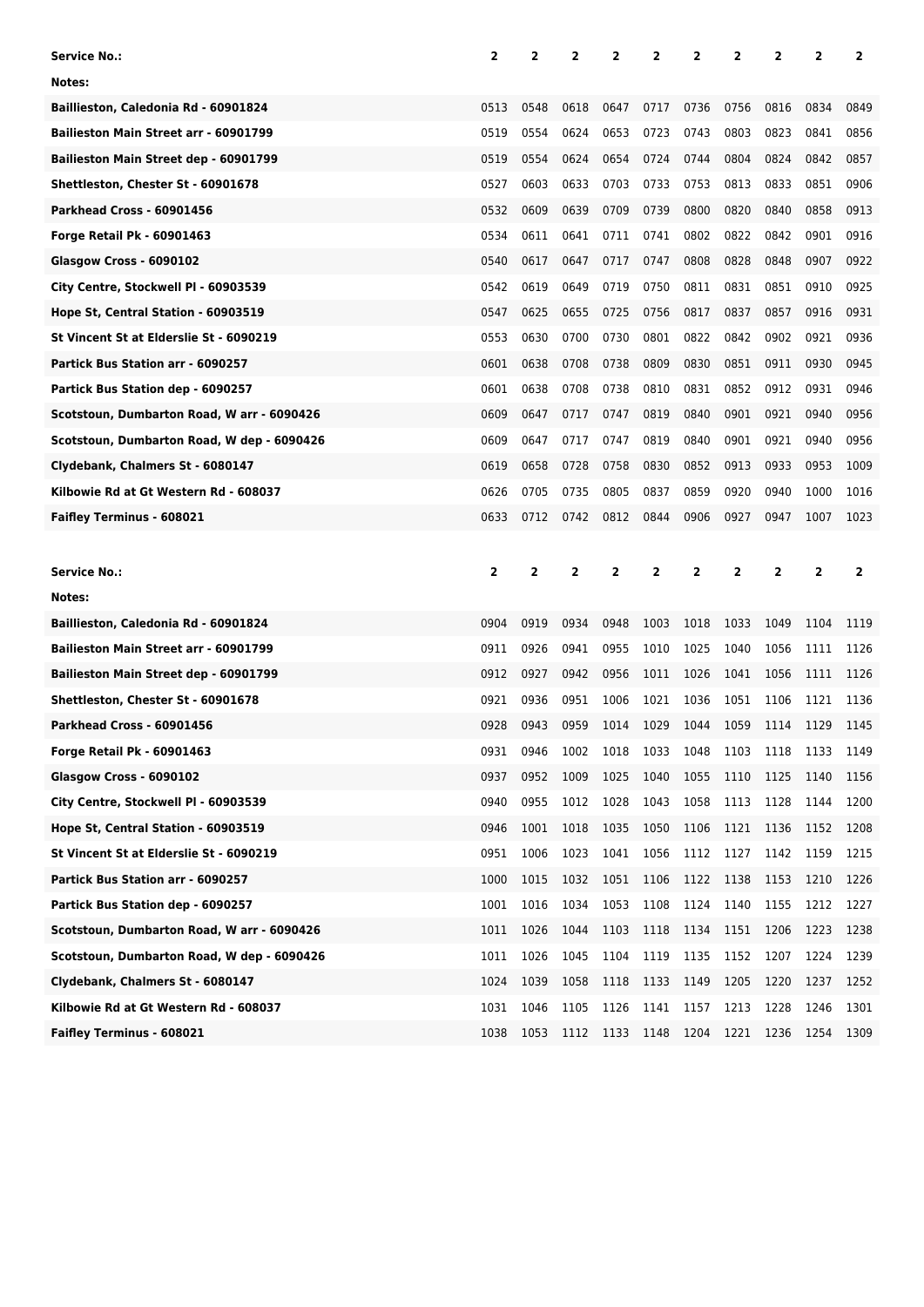| Service No.:                               | 2              | 2              | 2            | 2            | 2         | 2              | 2              | 2              | 2              | 2              |
|--------------------------------------------|----------------|----------------|--------------|--------------|-----------|----------------|----------------|----------------|----------------|----------------|
| Notes:                                     |                |                |              |              |           |                |                |                |                |                |
| Baillieston, Caledonia Rd - 60901824       | 1134           | 1149           | 1204         | 1219         | 1234      | 1249           | 1304           | 1319           | 1334           | 1349           |
| Bailieston Main Street arr - 60901799      | 1141           | 1156           | 1211         | 1226         | 1241      | 1256           | 1311           | 1326           | 1341           | 1356           |
| Bailieston Main Street dep - 60901799      | 1141           | 1156           | 1211         | 1226         | 1241      | 1256           | 1311           | 1326           | 1341           | 1356           |
| Shettleston, Chester St - 60901678         | 1151           | 1206           | 1221         | 1236         | 1251      | 1306           | 1321           | 1336           | 1351           | 1406           |
| Parkhead Cross - 60901456                  | 1200           | 1215           | 1230         | 1245         | 1300      | 1315           | 1330           | 1345           | 1400           | 1415           |
| Forge Retail Pk - 60901463                 | 1204           | 1219           | 1234         | 1249         | 1304      | 1319           | 1334           | 1349           | 1404           | 1419           |
| Glasgow Cross - 6090102                    | 1211           | 1226           | 1241         | 1256         | 1311      | 1326           | 1341           | 1356           | 1411           | 1426           |
| City Centre, Stockwell PI - 60903539       | 1215           | 1230           | 1245         | 1300         | 1315      | 1330           | 1345           | 1400           | 1415           | 1430           |
| Hope St, Central Station - 60903519        | 1223           | 1238           | 1253         | 1308         | 1323      | 1338           | 1353           | 1408           | 1423           | 1438           |
| St Vincent St at Elderslie St - 6090219    | 1230           | 1245           | 1300         | 1315         | 1330      | 1345           | 1400           | 1415           | 1430           | 1445           |
| Partick Bus Station arr - 6090257          | 1241           | 1256           | 1311         | 1326         | 1341      | 1356           | 1411           | 1426           | 1441           | 1456           |
| Partick Bus Station dep - 6090257          | 1242           | 1257           | 1312         | 1327         | 1342      | 1357           | 1412           | 1427           | 1442           | 1457           |
| Scotstoun, Dumbarton Road, W arr - 6090426 | 1253           | 1308           | 1323         | 1338         | 1353      | 1408           | 1423           | 1438           | 1453           | 1508           |
| Scotstoun, Dumbarton Road, W dep - 6090426 | 1254           | 1309           | 1324         | 1339         | 1354      | 1409           | 1424           | 1439           | 1454           | 1509           |
| Clydebank, Chalmers St - 6080147           | 1307           | 1322           | 1337         | 1352         | 1407      | 1422           | 1437           | 1452           | 1507           | 1522           |
| Kilbowie Rd at Gt Western Rd - 608037      | 1316           | 1331           | 1346         | 1401         | 1416      | 1431           | 1446           | 1501           | 1516           | 1531           |
| Faifley Terminus - 608021                  | 1324           | 1339           | 1354         | 1409         | 1424      | 1439           | 1454           | 1509           | 1524           | 1539           |
|                                            |                |                |              |              |           |                |                |                |                |                |
|                                            |                |                |              |              |           |                |                |                |                |                |
| Service No.:                               | $\overline{2}$ | $\overline{2}$ | $\mathbf{2}$ | $\mathbf{2}$ | 2         | $\overline{2}$ | $\overline{2}$ | $\overline{2}$ | $\overline{2}$ | $\overline{2}$ |
| Notes:                                     |                |                |              |              |           |                |                |                |                |                |
| Baillieston, Caledonia Rd - 60901824       | 1404           | 1419           | 1434         | 1449         | 1504      | 1519           | 1534           | 1549           | 1604           | 1619           |
| Bailieston Main Street arr - 60901799      | 1411           | 1426           | 1441         | 1456         | 1511      | 1526           | 1541           | 1556           | 1611           | 1626           |
| Bailieston Main Street dep - 60901799      | 1411           | 1426           | 1441         | 1456         | 1511      | 1526           | 1541           | 1556           | 1611           | 1626           |
| Shettleston, Chester St - 60901678         | 1421           | 1436           | 1451         | 1506         | 1521      | 1536           | 1551           | 1606           | 1621           | 1636           |
| Parkhead Cross - 60901456                  | 1430           | 1445           | 1500         | 1515         | 1530      | 1545           | 1600           | 1615           | 1630           | 1645           |
| Forge Retail Pk - 60901463                 | 1434           | 1449           | 1504         | 1519         | 1534 1549 |                | 1604           | 1619           | 1634           | 1649           |
| Glasgow Cross - 6090102                    | 1441           | 1456           | 1511         | 1526         | 1541      | 1556           | 1611           | 1626           | 1641           | 1656           |
| City Centre, Stockwell Pl - 60903539       | 1445           | 1500           | 1515         | 1530         | 1545      | 1600           | 1615           | 1630           | 1645           | 1700           |
| Hope St, Central Station - 60903519        | 1453           | 1508           | 1523         | 1538         | 1553      | 1608           | 1623           | 1638           | 1653           | 1708           |
| St Vincent St at Elderslie St - 6090219    | 1500           | 1515           | 1530         | 1545         | 1600      | 1615           | 1630           | 1645           | 1700           | 1715           |
| Partick Bus Station arr - 6090257          | 1511           | 1526           | 1541         | 1556         | 1611      | 1626           | 1641           | 1656           | 1711           | 1726           |
| Partick Bus Station dep - 6090257          | 1512           | 1527           | 1542         | 1557         | 1612      | 1627           | 1642           | 1657           | 1712           | 1727           |
| Scotstoun, Dumbarton Road, W arr - 6090426 | 1523           | 1538           | 1553         | 1608         | 1623      | 1638           | 1653           | 1708           | 1723           | 1738           |
| Scotstoun, Dumbarton Road, W dep - 6090426 | 1524           | 1539           | 1554         | 1609         | 1624      | 1639           | 1654           | 1709           | 1724           | 1739           |
| Clydebank, Chalmers St - 6080147           | 1537           | 1552           | 1607         | 1622         | 1637      | 1652           | 1707           | 1722           | 1737           | 1752           |
| Kilbowie Rd at Gt Western Rd - 608037      | 1546           | 1601           | 1616         | 1631         | 1646      | 1701           | 1716           | 1731           | 1746           | 1801           |